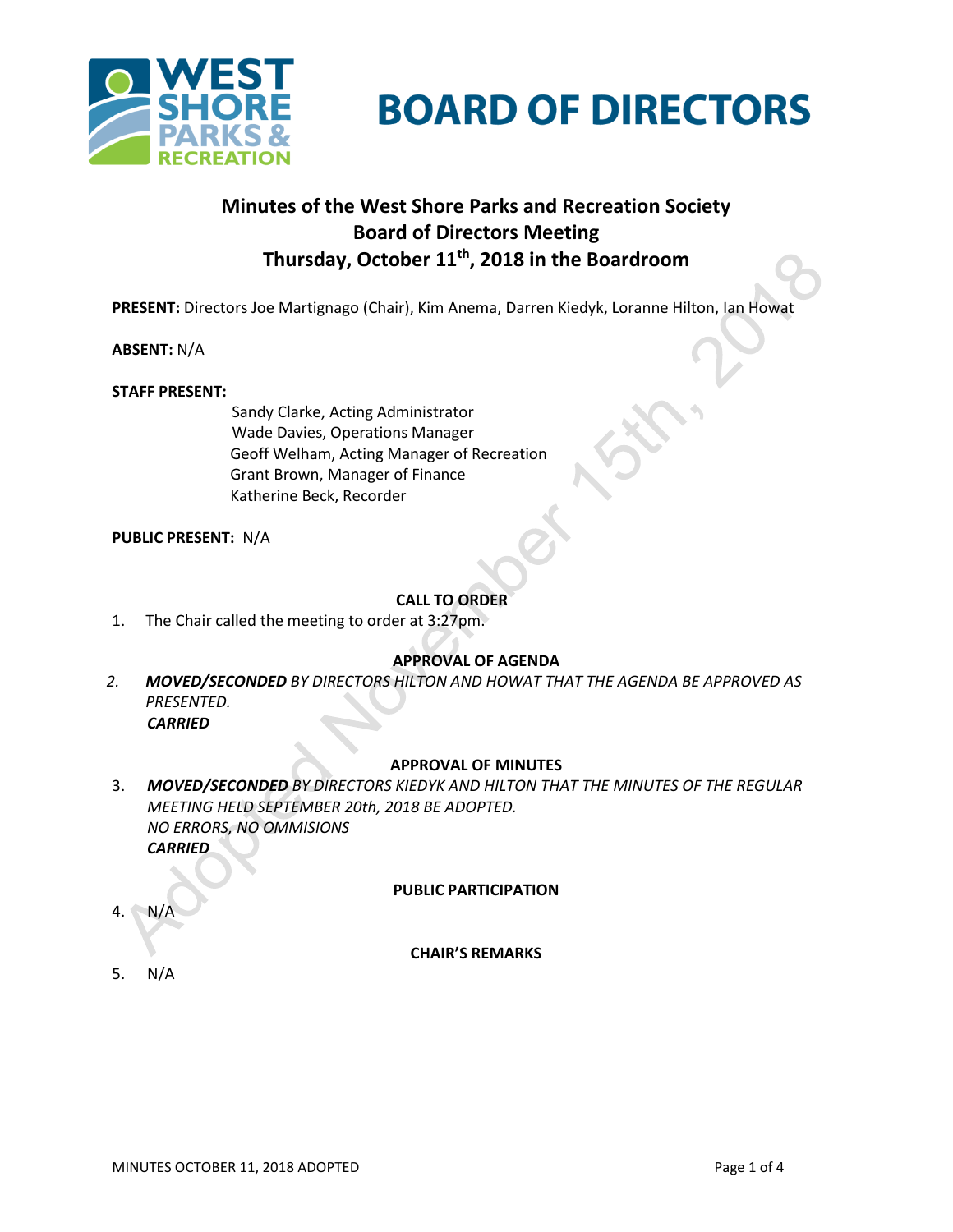## **STANDING COMMITTEES**

#### 6. **a) Finance- Draft 2019 Budget**

*Director Anema highlighted the following:*

-Draft 2019 budget was presented by staff. Recommendations made by the Finance Committee will be brought forward at each Board Meeting. Motions arising from the Finance Committee meeting are as follows:

**MOVED AND SECONDED** BY DIRECTORS KIEDYK AND HOWAT THAT THE UNFUNDED TCA BE CHANGED TO A 20 YEAR DEBT REPAYMENT PLAN WITH INTEREST, RETROACIVE TO WHEN THE EXPENDITURES FIRST OCCURRED.

#### **CARRIED**

**MOVED/SECONDED** BY DIRECTORS KIEDYK AND HOWAT THAT THE MOTION PRESENTED IN THE LETTER FROM THE CITY OF COLWOOD BE ADOPTED AS PRESENTED:

"That Council…direct staff to write a letter to the Society strongly recommending that: (a) a long term capital expenditure plan be prepared with 20 year projections; and (b) a separate annual reserve requisition be calculated to fund the 20 year capital projections"

#### **CARRIED**

## **b) Strategic Planning – No Report**

## **c) Skatepark – No Report**

*Chair Martignago inquired as to next steps for the Skatepark Coalition.*

*Acting Manager of Recreation Geoff Welham commented that staff had notified the Coalition of the Board's approval on September 20th for the Coalition to pursue outside funding for the Skatepark.*

## **OLD BUSINESS**

## 8. **a) Grant application Updates**

*Acting Administrator, Sandy Clarke highlighted the following:*

-Disability Alliance BC - Accessibility Projects Grant: An application for \$40,000 was submitted on Friday October 5<sup>th</sup> for accessibility upgrades to the JDF arena.

-Childcare Grants - There are 2 funding streams:

(i) Childcare BC Maintenance Fund – up to \$20,000 for improvements to childcare spaces. No matching funds required. Staff will be submitting an application. (ii) Childcare BC New Spaces Fund – up to \$1 million dollars for public sector

partnerships with non-profit child care providers. No matching funds required.

WSPR staff are meeting with the City of Colwood and the Ministry of Children and Family Development to explore opportunities for a new structure onsite, and are investigating the development of an action plan for community child care space creation using grant funding.

-Infrastructure Program - Canada/British Columbia Community, Culture and Recreation Stream: This is a cost sharing project with eligibility for 65% government funding, with a deadline of January 23<sup>rd</sup>, 2019. The grant requires Board resolution showing support and commitment of contributing the remaining 35% of funding for the proposed project.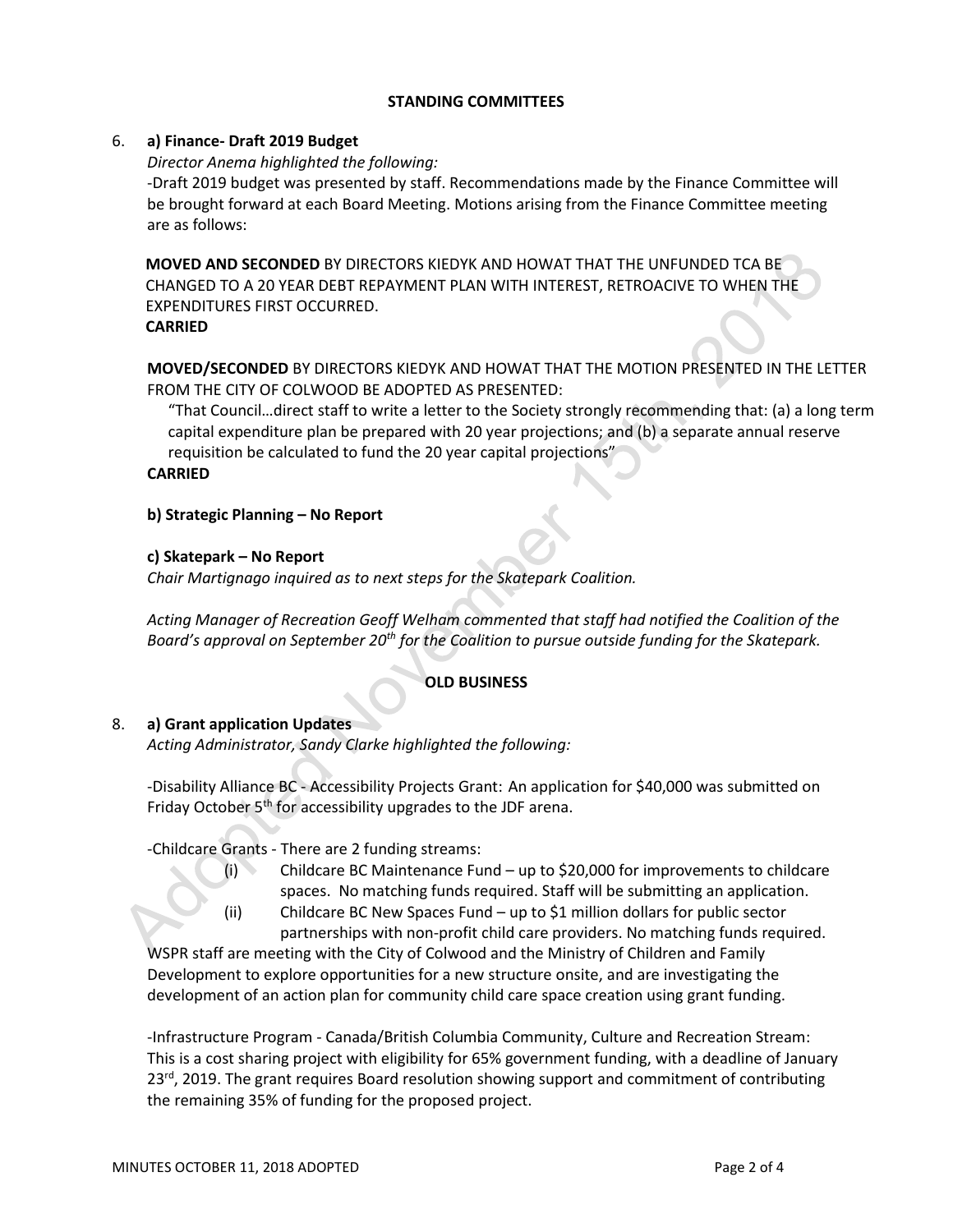Proposal options for the Board to consider:

- (i) JDF Arena floor, boards and bleacher seats
- (ii) Skateboard Park

Discussion was had among the board of directors regarding the two projects put forward for consideration.

*MOVED/SECONDED BY DIRECTORS HILTON AND HOWATT THAT STAFF SUBMIT AN APPLICATION TO THE INFRASTRUCTURE PROGRAM GRANT – CANADA/BRITISH COLUMBIA COMMUNITY, CULTURE AND RECREATION STREAM FOR THE JDF ARENA FLOOR, BOARDS AND BLEACHER SEATS PROJECT.*

*CARRIED*

#### **NEW BUSINESS**

9. **N/A**

#### **FOR INFORMATION**

#### 10. **a) Administrator's Report**

*Sandy Clarke, Acting Administrator highlighted the following:*

-WSPR Human Resources staff have begun conducting an Employee Engagement Survey. The survey is an initiative developed from the 2016-2020 Strategic Priority of Innovation and Leadership. The results of the survey will be presented at the Annual Staff Day gathering in November. This is the first time the survey has been performed, and there are no costs to conducting the survey.

-WSPR will once again be participating in the Great BC Shake out in October, including a full evacuation and tsunami drill.

-Brookes School highlighted WSPR as a celebrated community partner at their Grand Opening in September. 250+ annual passes have been processed for students and faculty, and several streams of after school programming are being offered by WSPR staff.

-Programs and staff have been moved out of the Royal Bay Neighbourhood Learning Centre and relocated to Centennial Centre and the Juan de Fuca Recreation Centre.

## *FOR INFORMATION ONLY*

#### **a) News Releases**

*The Chair thanked the City of Colwood for the staff time and effort in developing them.*

*Sandy Clarke, Acting Administrator noted that an update was circulated to WSPR staff immediately prior to their release.* 

#### **IN CAMERA**

# 2. *MOVED/SECONDED BY DIRECTORS HILTON AND HOWAT THAT THE MEETING MOVE IN CAMERA. CARRIED*